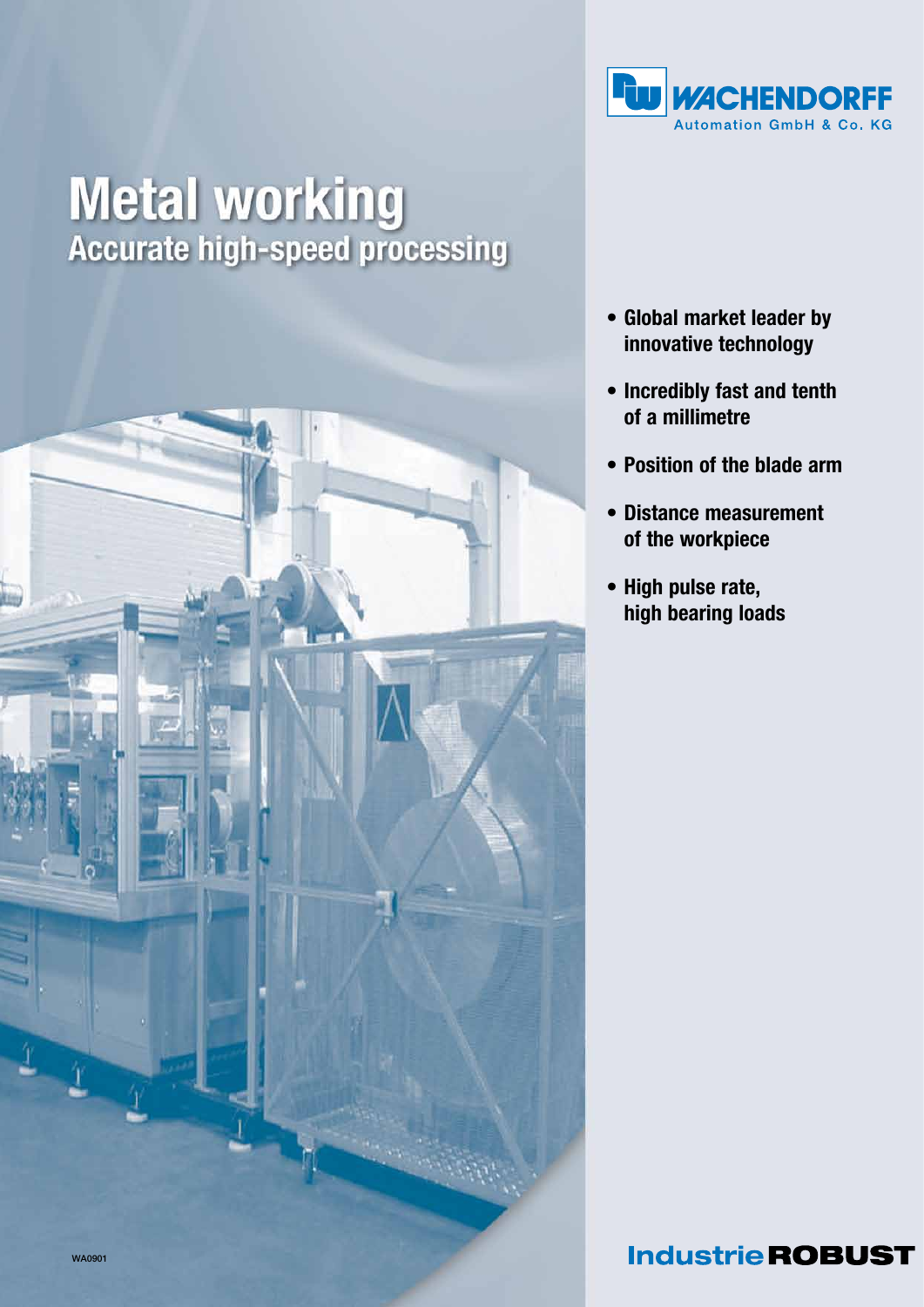



### The perfect cut Tube welding expert Schöler relies on Wachendorff encoders

Not far from the old Hanseatic City of Lübeck and just a short drive from the beaches of the Baltic Sea is Pansdorf, a small town in Schleswig Holstein. This is where Schöler is based, among the guesthouses, farms and cornfields. The engineering company specialises in the development and manufacture of thin-wall tubes and fins. The family business was founded in 1928 as a design office and has undergone a breathtaking expansion since then. Today, 160 employees design and build machines mainly for the manufacture of heat exchangers which require delicate tubes and fins with different properties. For many years, Schöler has supplied its solutions to customers all over the world and is regarded as a global market leader especially for the manufacture of tube mills for thin-wall brass, copper and aluminium tubing in the ranges of 0.1 mm - 0.5 mm.

Schöler is particularly well known for its high-speed tube cutting equipment which cuts tube sections at high speeds to the tenth of a millimetre with the help of a rotating blade. These units are used not only in their own equipment - other machine builders also utilise tube cutting equipment Made in Pansdorf for their solutions. The equipment is available as a ready-to-install module in a variety of designs and has already been used in more than 150 applications worldwide.

Thomas Ossoulenko, who is in charge of electrical engineering and software development at Schöler, shows us a tube mill which is destined for a customer in China. The starting product is a brass strip of 0.12 mm thickness which is wound on a coil, from where it unwinds and passes through a roll forming process, until tin-plated finished tubes of the required length can be removed at the end. These tubes will later be responsible for transporting coolant in heat exchangers.

The tube cutting technology developed by Schöler works by using a high-speed rotating blade arm. While rotating, the arm crosses over the endless tube which, at that moment, is cut by the blade attached to the end of the blade arm. The difficulty of defining the exact penetration point of the blade into the tube becomes apparent when one considers the high speeds that the continuous tube reaches when travelling through the machine. After all, Schöler tube mills can reach production speeds of up to 200 metres per minute.

The movement of the rotating blade arm must be precisely controlled during the entire production process in order to achieve high-precision cutting results. This is the point where Wachendorff equipment is used: An encoder ensures that the position of the blade arm on its rotational path is continually monitored because the controller of the cutting equipment needs this information for its commands. Another encoder determines the distance travelled by the welded tube. Based on this measurement data, the controller of the cutting equipment defines the exact timing of the cut. This is the only way to continually cut the tube to the desired length with precision even at variable production speeds.

The electronic controller which forms the basis for the precision of Schöler cutting equipment has also been developed in-house by the North German company. It is supplied with every tube cutter purchased and can be installed as a compact board in the control cabinet. Due the interaction of the two components - shearing mechanism and machine control - tube cutting technology has embarked on its road to global success, always accompanied by two Wachendorff encoders.

"We needed a particularly high number of impulses for our application, which Wachendorff was able to supply." explains Thomas Ossoulenko, who has relied on Wachendorff as a trusted partner for many years. In order to be used by Schöler, the encoders needed a special shaft. However, this was not a problem for Wachendorff who are prepared to make modifications according to customer requirements, even for small orders and who despite this don't have to be afraid of price comparisons. Some customers require a different shaft diameter, a different flange, a different connector assignment, a higher protection class or, as in the case of Schöler, a very specific cable/plug combination. Thanks to the flexibility of production, this did not present a problem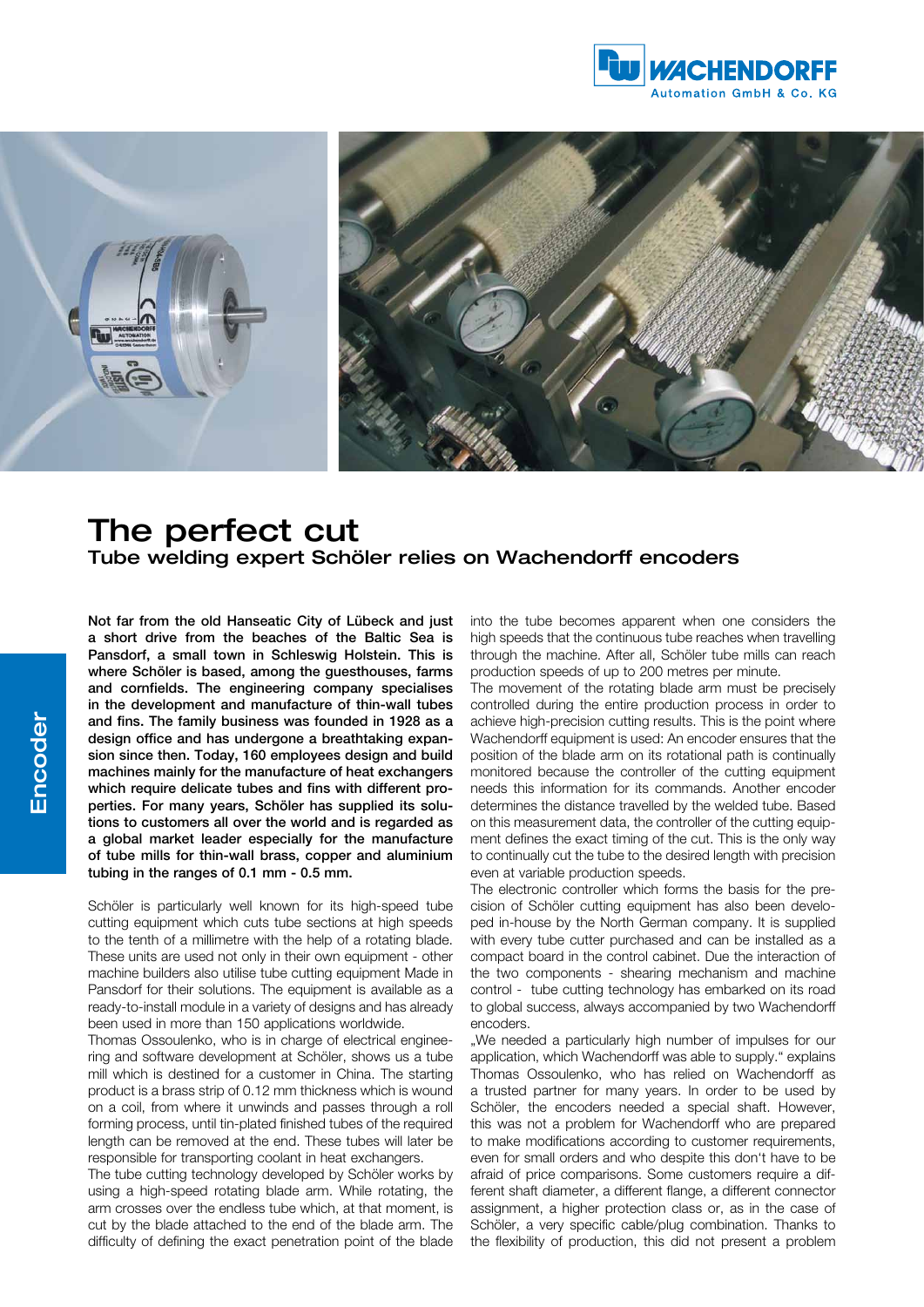

for Wachendorff, as optimal solutions and absolute customer satisfaction are top priority.

The robustness of Wachendorff components was another decisive factor for Thomas Ossoulenko. "Most of the components used in our equipment are manufactured in-house, in order to meet our own quality standards. We choose our suppliers very carefully and accept only the best quality." All shafts used in Wachendorff encoders have double bearings with no play, resulting in extreme durability.

That is why Thomas Ossoulenko continues to rely on Wachendorff products and ensures that equipment from the Rheingau region and systems from the Baltic Sea start their journey around the world together.





Mode of operation (Schöler): Shows the operation of the rotating blade arm. Due to the high speed, precision is of paramount importance.



#### Image 3

Encoder arm (Wachendorff): This encoder registers the rotating speed and thus the exact position of the rotating arm and relays these values to the controller.



Image 4

Finished tube (Wachendorff): This is an example of tubes that have been welded from metal strips.



#### Image 2

Overall view (Schöler): This shows a tube mill - the metal strip goes in at the front - the finished tube sections drop out at the back.